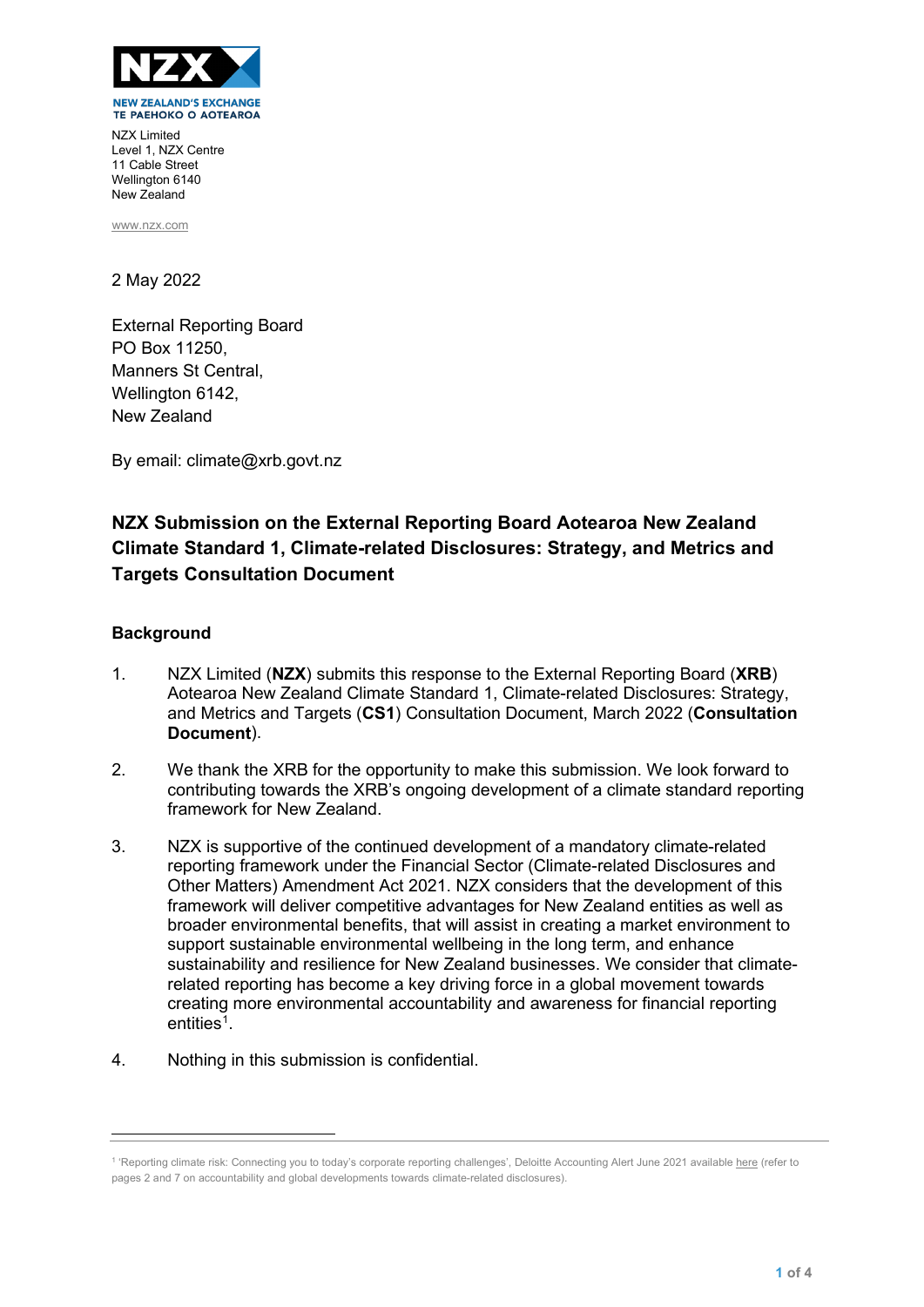### **Response to consultation**

- 5. NZX shares the XRB's view that the climate-related disclosure standards under the Act should be developed in a manner that enables them to be consistent with developing international standards. These standards should be flexible enough to enable climate reporting entities across different market sectors, who are differentially affected by climate related issues, to incrementally comply with the requirements. We therefore support the introduction of CS1 and the XRB's intention to develop climate reporting standards in line with the recommendations from the Task Force on Climate-related Financial Disclosures (**TCFD**).
- 6. We endorse the XRB's approach to providing first time adoption relief in relation to certain disclosures within CS 1, which recognises the significant effort that will be required from many first-time adopters to become familiar with the requirements and report under the new framework.
- 7. NZX supports the inclusion within the proposed CS1 of a clear outline of the purpose and rationale for climate related disclosures, which provides a useful foundation for first time adopters. The inclusion of the key principles that a reporting entity needs to consider is useful while the additional reporting standards (including NZ CS 3) are being developed. We understand that the disclosures required by CS1 are to be interpreted subject to the definition of materiality that is to be included in NZ CS 3. We consider that it would be helpful for the disclosure requirements contained in CS 1 to more clearly reference the materiality threshold that applies to the interpretation of the requirements, including in the disclosure objectives of the various aspects of the standard. In this regard we suggest that the explanatory paragraphs included in the proposed standard refer to the level of detail required, as that which is *reasonably* necessary to satisfy the relevant disclosure objective.
- 8. As a general comment, we note that the Consultation Document, helpfully refers to existing reporting frameworks, requirements and guidance. We consider that it would be helpful (particularly for first time adopters) if a navigation guide of relevant reference material could be made available, that links the information to the relevant disclosure obligation. We suggest that perhaps flowcharts and diagrams, similar to Figure 4 and Figure 5, may be helpful for reporting entities to consider the entirety of available documentation which is currently available. Additionally, further guidance on the explanatory paragraphs of the strategy and metrics sections of CS 1 would help to improve the XRB's expectations in relation to these disclosure requirements. This will aid reporting entities who lack climate reporting experience or resources towards better understanding reporting metrics, ultimately improving the standard of climate reporting for first-time adopters.
- 9. As you are aware, NZX has a number of foreign exempt issuers, whose home exchange is its primary regulator. We understand that the FMA is developing appropriate class exemptions in relation to these issuers, to enable them to comply with the requirements of their primary jurisdiction rather than the New Zealand legislative requirements. On this basis we understand that no specific relief has been embedded in CS1.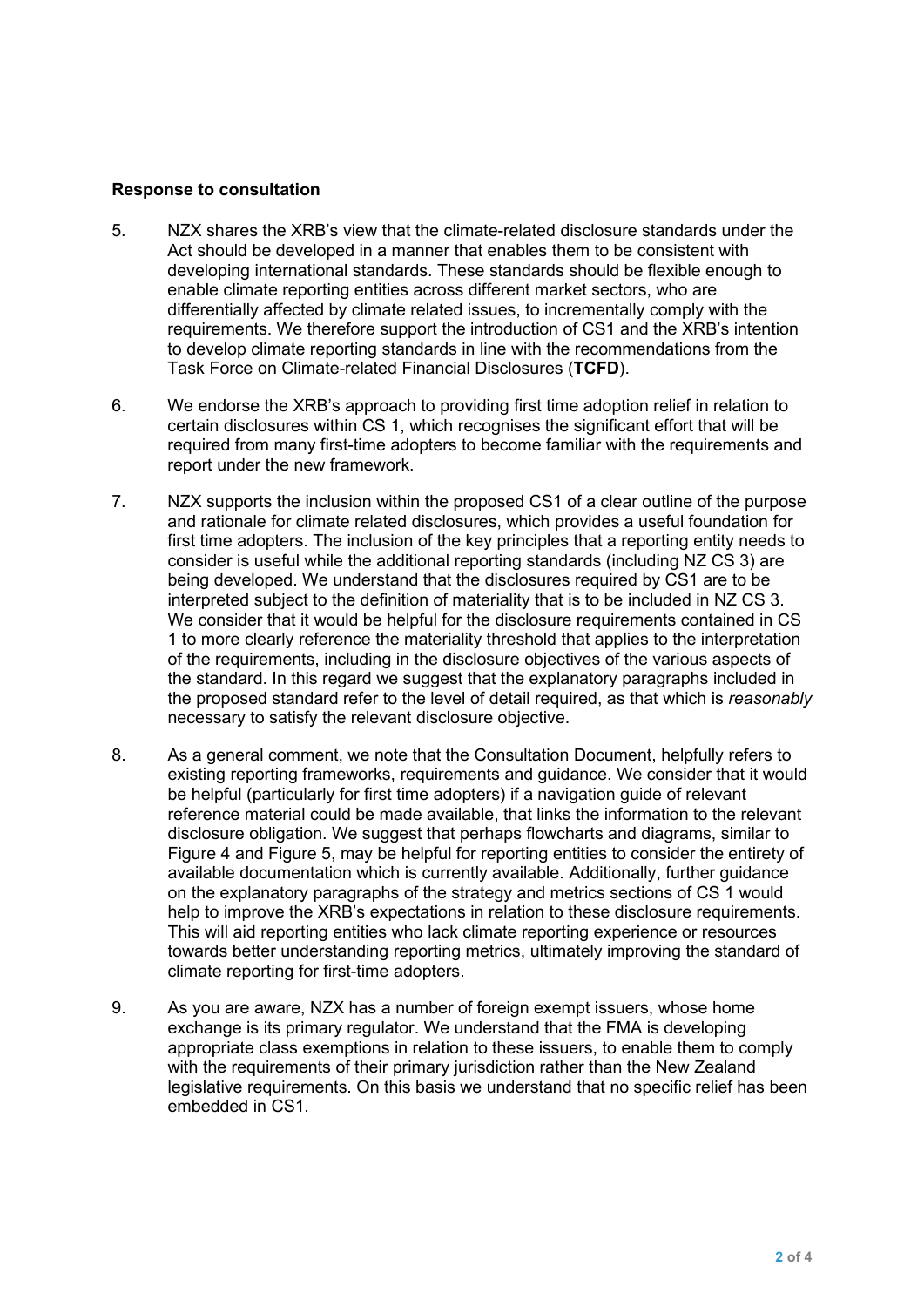# **Strategy**

10. The Consultation Document includes key definitions which will be relied upon by reporting entities. We propose that the terminology should be unambiguous and consistent with international standards where possible. The Consultation Document refers to "plausible" future climate events under the definition of a "climate-related scenario" and a "scenario analysis". We presume and endorse a view that the concept of 'plausibility' connotes a future climate event that is "reasonable" rather than "possible". We note that the IFRS Foundation's Technical Readiness Working Group (**TRWG**) uses the term "anticipated" instead of "potential", and we query whether XRB is intending to intentionally broaden the reporting requirements in this area? We would support a narrower view whereby reporting entities are not required to consider all possible climate events, as we consider that the relevance of CS1 disclosures is to provide primary users with the benefit of information relating to climate events which may reasonably affect a reporting entity.

#### Metrics and Targets

- 11. Within the proposed metrics and targets section of the Consultation Document, the XRB has identified their omission of industry-specific metrics. While existing industryspecific metrics determined by the TCFD which have been annexed to the Consultation Document are helpful, we encourage the XRB or the Government to prescribe New Zealand-based industry-specific metrics. Given New Zealand is the first country to mandate climate reporting, we believe that our reporting standards would benefit from more nationally targeted standards prescribed by either the XRB or the Government for industry. Clear industry-specific metrics and sector-level adaptation plan guidance will ease adoption as reporting entities will understand the information expected of their climate statements. Industry-specific metrics will also enable comparability of entities in different sectors, providing investors with the necessary information to compare entities across different sectors.
- 12. NZX considers that the reporting of scope 3 value chain emissions may be challenging for some climate reporting entiites, given the lack of comparative data currently available. NZX supports the XRB's view that requiring reasonable as opposed to limited assurance of this information would be appropriate given the lack of certainty in relation to these disclosures.
- 13. NZX supports the XRB's definition of materiality through the lens of enterprise value (rather than double-materiality), which will in conjunction with first-time adoption standards, provide appropriate recognition of the effort that will be involved for many climate reporting entities in complying with the incoming regime.

## **Closing comments**

14. NZX wishes to again acknowledge the efforts of the XRB towards conceptualising and designing the settings of New Zealand's climate-related disclosure framework. We support the direction that the XRB has decided to take with these standards and commend the XRB's efforts to create a standard which will be internationally comparable. NZX thanks the XRB for this opportunity to submit on this consultation and look forward to discussing and providing feedback on upcoming consultations.